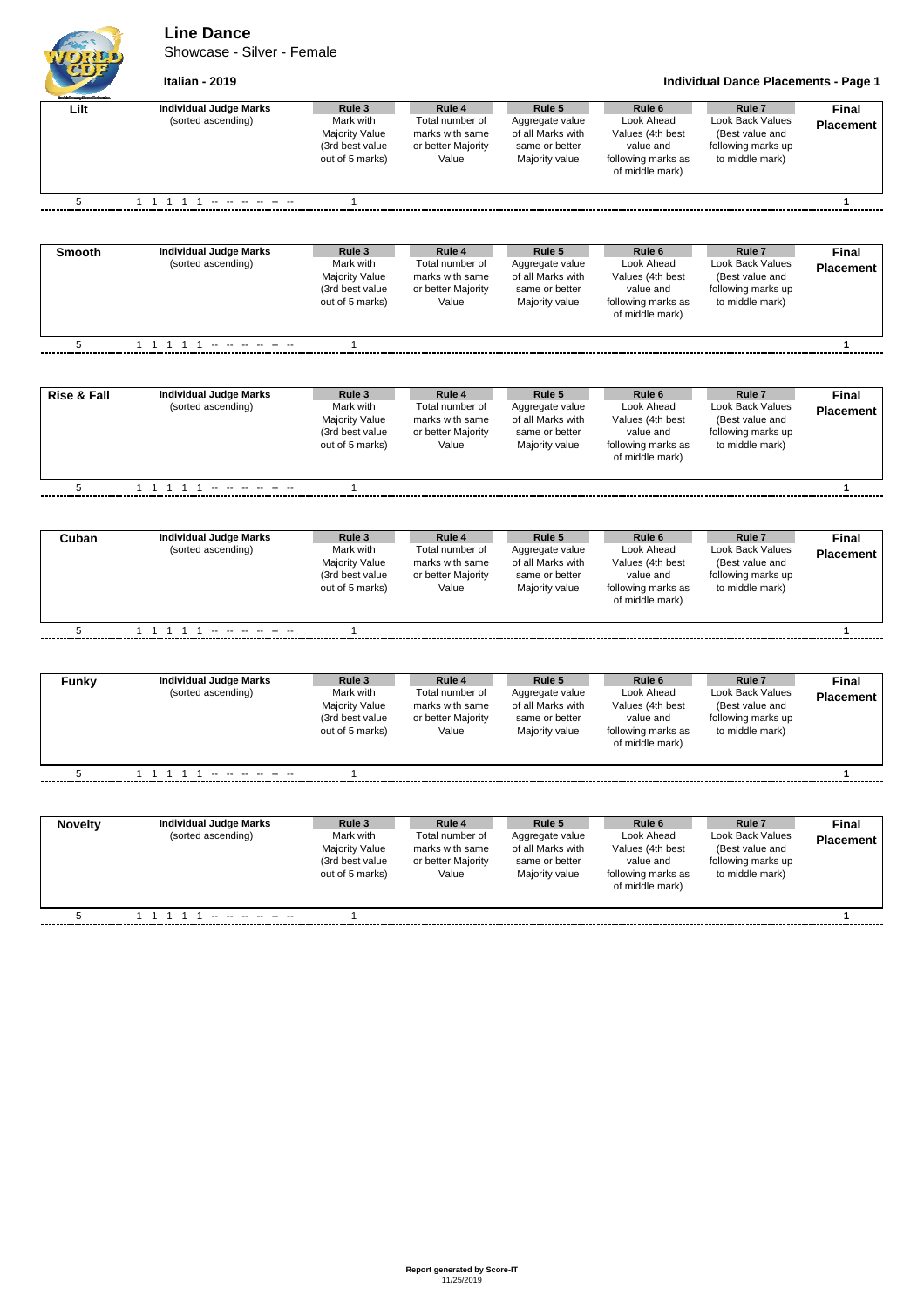## **Line Dance**

M - Movement T - Timing

Showcase - Silver - Female

| ۰.            |  |
|---------------|--|
| dalaman Gomed |  |
| 1 ili         |  |

## **Italian - 2019 Penalties - Page 2**

| Lilt                                     |                                                | <b>Judges</b>                                                   |   |                |                                 |                     |                         |                |                                       |                              |                 |  |
|------------------------------------------|------------------------------------------------|-----------------------------------------------------------------|---|----------------|---------------------------------|---------------------|-------------------------|----------------|---------------------------------------|------------------------------|-----------------|--|
|                                          |                                                | $\overline{2}$                                                  | 3 | 4              | 5                               | 6                   |                         | $\overline{8}$ | 9                                     | 10                           | $\overline{11}$ |  |
| No penalties were applied in this dance. |                                                |                                                                 |   |                |                                 |                     |                         |                |                                       |                              |                 |  |
|                                          |                                                |                                                                 |   |                |                                 |                     |                         |                |                                       |                              |                 |  |
|                                          |                                                |                                                                 |   |                |                                 |                     |                         |                |                                       |                              |                 |  |
| <b>Smooth</b>                            |                                                | Judges                                                          |   |                |                                 |                     |                         |                |                                       |                              |                 |  |
|                                          |                                                | $\overline{2}$                                                  | 3 | 4              | 5                               | 6                   | $\overline{7}$          | 8              | 9                                     | 10                           | 11              |  |
| No penalties were applied in this dance. |                                                |                                                                 |   |                |                                 |                     |                         |                |                                       |                              |                 |  |
|                                          |                                                |                                                                 |   |                |                                 |                     |                         |                |                                       |                              |                 |  |
|                                          |                                                |                                                                 |   |                |                                 |                     |                         |                |                                       |                              |                 |  |
| <b>Rise &amp; Fall</b>                   |                                                | $\overline{2}$                                                  | 3 |                |                                 | Judges              | $\overline{7}$          | 8              |                                       | 10                           |                 |  |
|                                          |                                                |                                                                 |   | 4              | 5                               | 6                   |                         |                | 9                                     |                              | 11              |  |
| No penalties were applied in this dance. |                                                |                                                                 |   |                |                                 |                     |                         |                |                                       |                              |                 |  |
|                                          |                                                |                                                                 |   |                |                                 |                     |                         |                |                                       |                              |                 |  |
| Cuban                                    |                                                |                                                                 |   |                |                                 | Judges              |                         |                |                                       |                              |                 |  |
|                                          |                                                | $\overline{2}$                                                  | 3 | 4              | 5                               | 6                   | $\overline{7}$          | 8              | 9                                     | 10                           | 11              |  |
| No penalties were applied in this dance. |                                                |                                                                 |   |                |                                 |                     |                         |                |                                       |                              |                 |  |
|                                          |                                                |                                                                 |   |                |                                 |                     |                         |                |                                       |                              |                 |  |
|                                          |                                                |                                                                 |   |                |                                 |                     |                         |                |                                       |                              |                 |  |
| Funky                                    | Judges                                         |                                                                 |   |                |                                 |                     |                         |                |                                       |                              |                 |  |
|                                          | 1                                              | 2                                                               | 3 | 4              | 5                               | 6                   | $\overline{7}$          | 8              | 9                                     | 10                           | 11              |  |
| No penalties were applied in this dance. |                                                |                                                                 |   |                |                                 |                     |                         |                |                                       |                              |                 |  |
|                                          |                                                |                                                                 |   |                |                                 |                     |                         |                |                                       |                              |                 |  |
|                                          |                                                |                                                                 |   |                |                                 |                     |                         |                |                                       |                              |                 |  |
| <b>Novelty</b>                           | Judges                                         |                                                                 |   |                |                                 |                     |                         |                |                                       |                              |                 |  |
|                                          | 1                                              | $\overline{2}$                                                  | 3 | 4              | 5                               | 6                   | 7                       | 8              | 9                                     | 10                           | 11              |  |
| No penalties were applied in this dance. |                                                |                                                                 |   |                |                                 |                     |                         |                |                                       |                              |                 |  |
|                                          |                                                |                                                                 |   |                |                                 |                     |                         |                |                                       |                              |                 |  |
|                                          |                                                |                                                                 |   |                |                                 |                     |                         |                |                                       |                              |                 |  |
| <b>Penalty</b>                           |                                                | <b>Non-Conference Penalty Codes</b>                             |   |                | <b>Conference Penalty Codes</b> |                     |                         |                |                                       |                              |                 |  |
| <b>Codes</b>                             | 1 Placement Reduction<br><b>Last Placement</b> |                                                                 |   |                |                                 | Reasons             |                         |                | Codes                                 |                              |                 |  |
|                                          | - Costume and Appearance<br>P - Prop Use<br>C  |                                                                 |   |                |                                 | Self Selected Music |                         |                | Single Lower Placement<br>s<br>$\sim$ |                              |                 |  |
|                                          | B                                              | <b>Basic Pattern</b><br>Dance Delivery<br>D<br>$\sim$           |   |                |                                 |                     | Loss of Hat             |                |                                       | Last Place<br>Q<br>$\sim$    |                 |  |
|                                          | F                                              | Courtesy & Floorcraft<br><b>Costume Minimums</b><br>н<br>$\sim$ |   |                |                                 |                     | Leaving the Dance Floor |                |                                       | - Full Disqualification<br>X |                 |  |
|                                          | A                                              | - Acceptable Behavior                                           |   | (Boots & Hats) |                                 |                     |                         |                | - Expulsion<br>E                      |                              |                 |  |